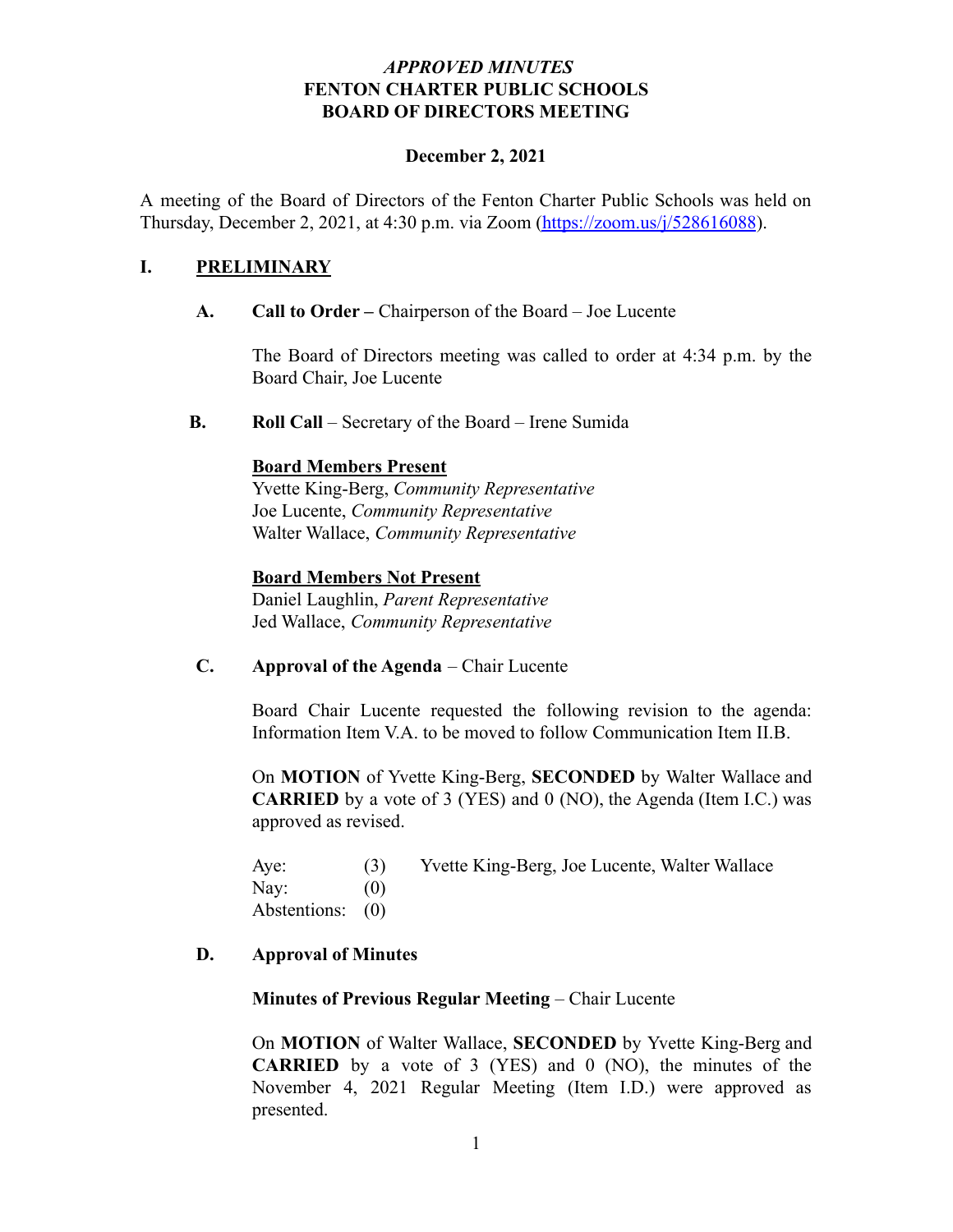Aye: (3) Yvette King-Berg, Joe Lucente, Walter Wallace

Nav:  $(0)$ 

Abstentions: (0)

# **II. COMMUNICATIONS**

# **A. Presentations from the Public** – Chair Lucente

*There were no presentations from the public.*

### **B. Committee/Council Reports**

Minutes of all meetings held by any committee and/or council were sent to the Board Members prior to this meeting.

*There were no further reports by committees/councils.*

**Information Item V.A. – Brown Act Training** – was presented by Janelle Ruley Young, Minney and Corr LLP)

# **C. Financial Business Manager's Report**

Erik Okazaki, Associate Client Manager and Assistant to Kristin Dietz, Vice President of EdTec, and Financial Business Manager of the FCPS, presented the following information:

- Consolidated net income is \$5K, a decrease of \$1.14M from the previous update. The main drivers for this change include:
	- o Increase for additional in-person stipends (\$2.21M consolidated increase in expense)
	- o Increase for technology/equipment per the original board approved items (\$1.88M consolidated increase in expense) – this will be re-evaluated next week based on spending priorities
	- o Pulled up ESSER III funds into this year in order to balance the budgets (\$2.56M consolidated revenue shifted to this year)

# **D. Directors' Reports**

Fenton Avenue Charter School (FACS) – Ms. Monica Castañeda, Director, reported.

Santa Monica Boulevard Community Charter School (SMBCCS) – Mr. Cary Rabinowitz, Director, reported.

Fenton Primary Center (FPC) – Mr. Richard Parra, Director, reported.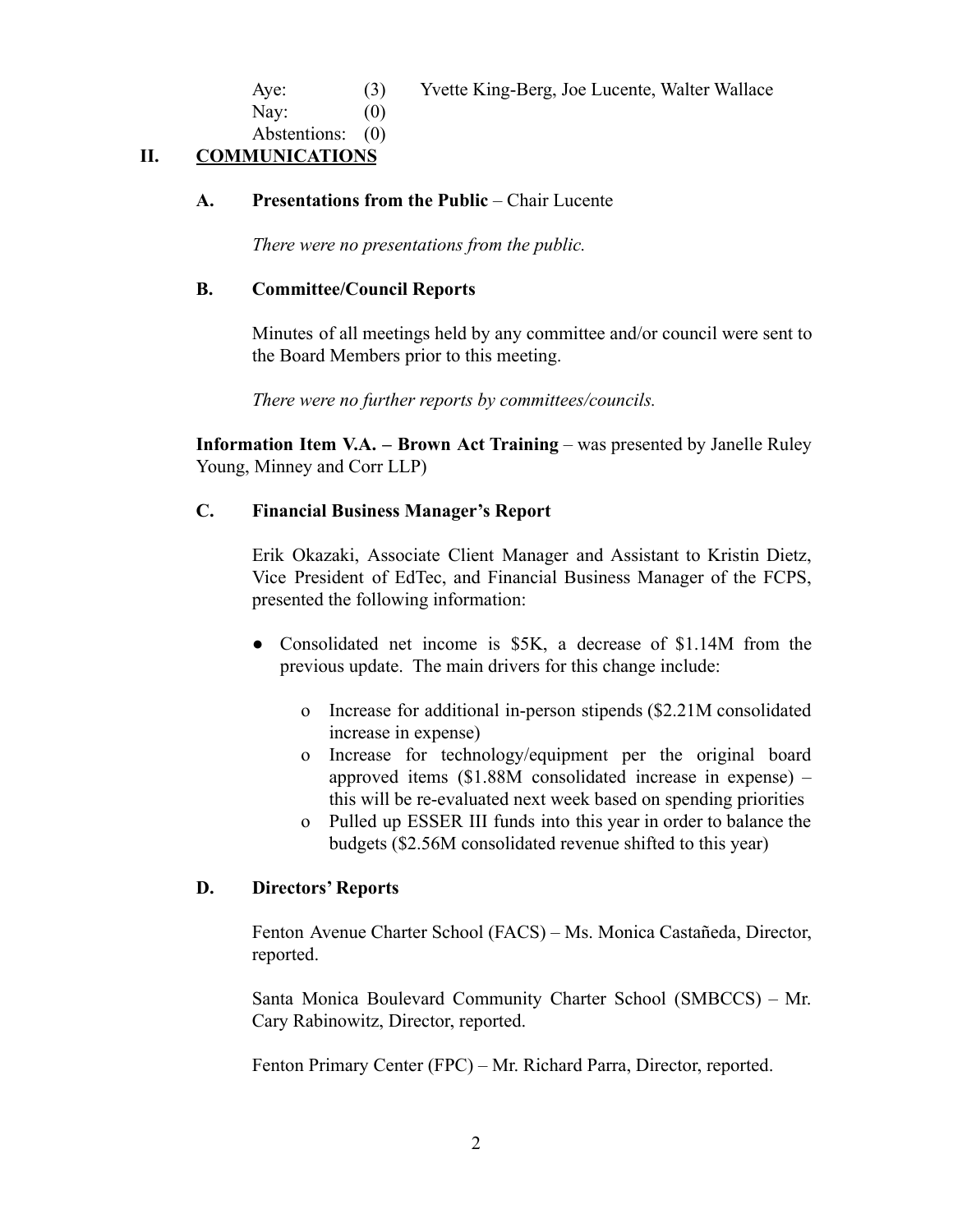Fenton STEM Academy (STEM) – Mrs. Jennifer Miller, Director, reported.

Fenton Charter Leadership Academy (FCLA) – Mrs. Jennifer Miller, Director, reported.

# **E. Chief Operating Officer's Report**

Fenton Charter Public Schools (FCPS) – Mr. Jason Gonzalez, Chief Operating Officer, reported.

# **F. Chief Executive Officer's Report**

Fenton Charter Public Schools (FCPS) – Dr. David Riddick, Chief Executive Officer, reported.

# **III. CONSENT AGENDA ITEMS**

*There were no items scheduled for the Consent Agenda.*

# **IV. ITEMS SCHEDULED FOR ACTION**

**A. Recommendation to approve Resolution #50: Teleconference Board Meeting Pursuant to Special Rules in Government Code Section 54953(e)(1)(B)**

On **MOTION** of Yvette King-Berg, **SECONDED** by Walter Wallace and **CARRIED** by a vote of 3 (YES) and 0 (NO), the recommendation to approve Resolution #50: Teleconference Board Meeting Pursuant to Special Rules in Government Code Section 54953(e)(1)(B) (Item IV.A.) was approved as presented.

Aye: (3) Yvette King-Berg, Joe Lucente, Walter Wallace Nay:  $(0)$ Abstentions: (0)

# **B. Recommendation to approve LAUSD Certification of Board Compliance Review**

On **MOTION** of Walter Wallace, **SECONDED** by Yvette King-Berg and **CARRIED** by a vote of 3 (YES) and 0 (NO), the recommendation to approve the LAUSD Certification of Board Compliance Review (Item IV.B.) was approved as presented.

Aye: (3) Yvette King-Berg, Joe Lucente, Walter Wallace Nav:  $(0)$ Abstentions: (0)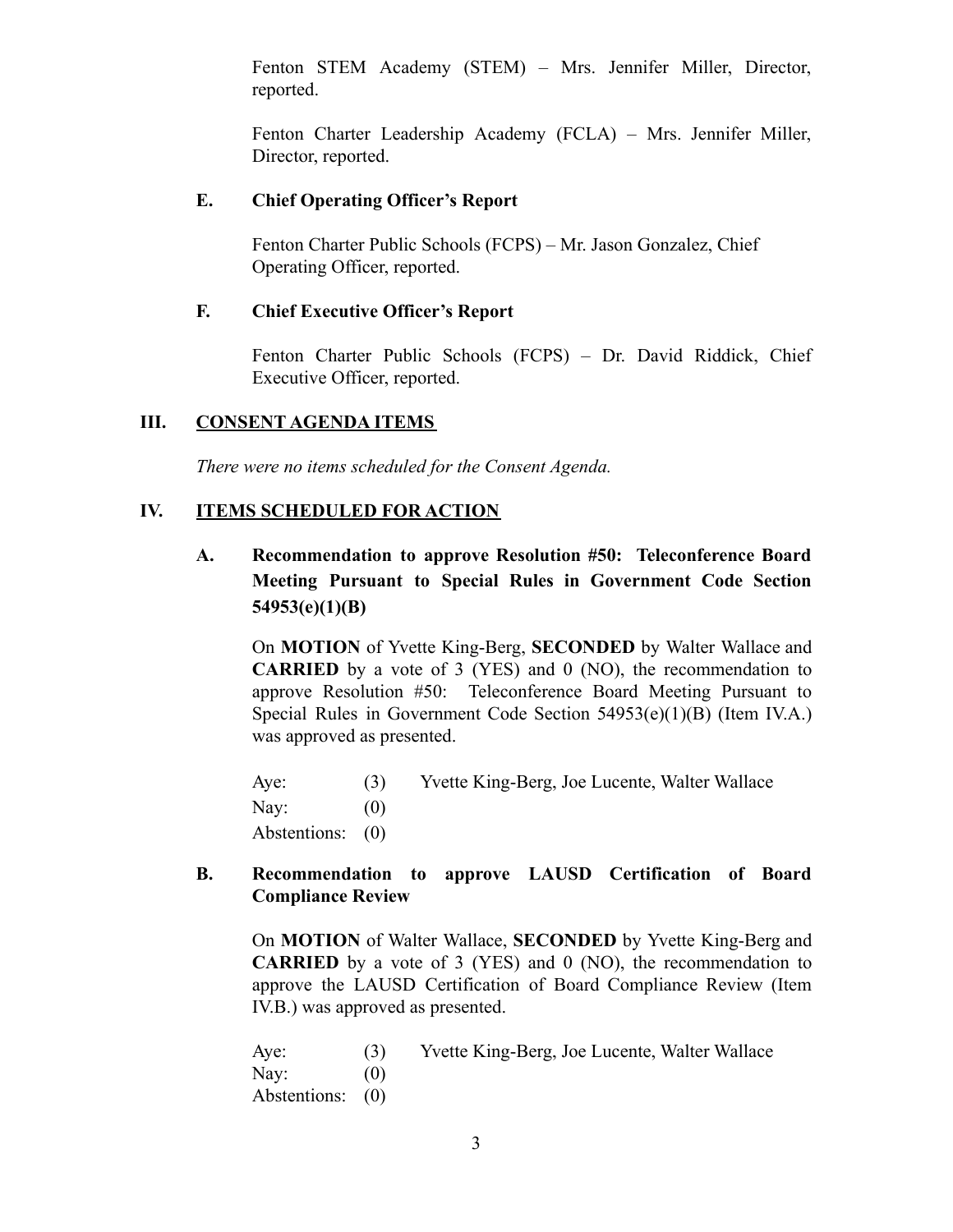# **C. Recommendation to approve the First Interim Report**

On **MOTION** of Yvette King-Berg, **SECONDED** by Walter Wallace and **CARRIED** by a vote of 3 (YES) and 0 (NO), the recommendation to approve the First Interim Report (Item IV.C.) was approved as presented.

Aye: (3) Yvette King-Berg, Joe Lucente, Walter Wallace Nay:  $(0)$ 

Abstentions: (0)

**D. Recommendation to approve the 2021-2022 Educator Effectiveness Funding and Expenditure Plans for Fenton Avenue Charter School, Santa Monica Boulevard Community Charter School, Fenton Primary Center, Fenton STEM Academy and Fenton Charter Leadership Academy**

On **MOTION** of Walter Wallace, **SECONDED** by Yvette King-Berg and **CARRIED** by a vote of 3 (YES) and 0 (NO), the recommendation to approve the 2021-2022 Educator Effectiveness Funding and Expenditure Plans for Fenton Avenue Charter School, Santa Monica Boulevard Community Charter School, Fenton Primary Center, Fenton STEM Academy and Fenton Charter Leadership Academy (Item IV.D.) was approved as presented.

Aye: (3) Yvette King-Berg, Joe Lucente, Walter Wallace Nay:  $(0)$ Abstentions: (0)

# **E. Recommendation to approve continued membership in California Charter Schools Association**

On **MOTION** of Yvette King-Berg, **SECONDED** by Walter Wallace and **CARRIED** by a vote of 3 (YES) and 0 (NO), the recommendation to approve continued membership in the California Charter Schools Association (Item IV.E.) was approved as presented.

| Aye:             | (3) | Yvette King-Berg, Joe Lucente, Walter Wallace |
|------------------|-----|-----------------------------------------------|
| Nay:             | (0) |                                               |
| Abstentions: (0) |     |                                               |

# **F. Recommendation to approve the revised Youth Suicide Prevention Policy**

On **MOTION** of Yvette King-Berg, **SECONDED** by Walter Wallace and **CARRIED** by a vote of 3 (YES) and 0 (NO), the recommendation to approve the revised Youth Suicide Prevention Policy (Item IV.F.) was approved as presented.

Aye: (3) Yvette King-Berg, Joe Lucente, Walter Wallace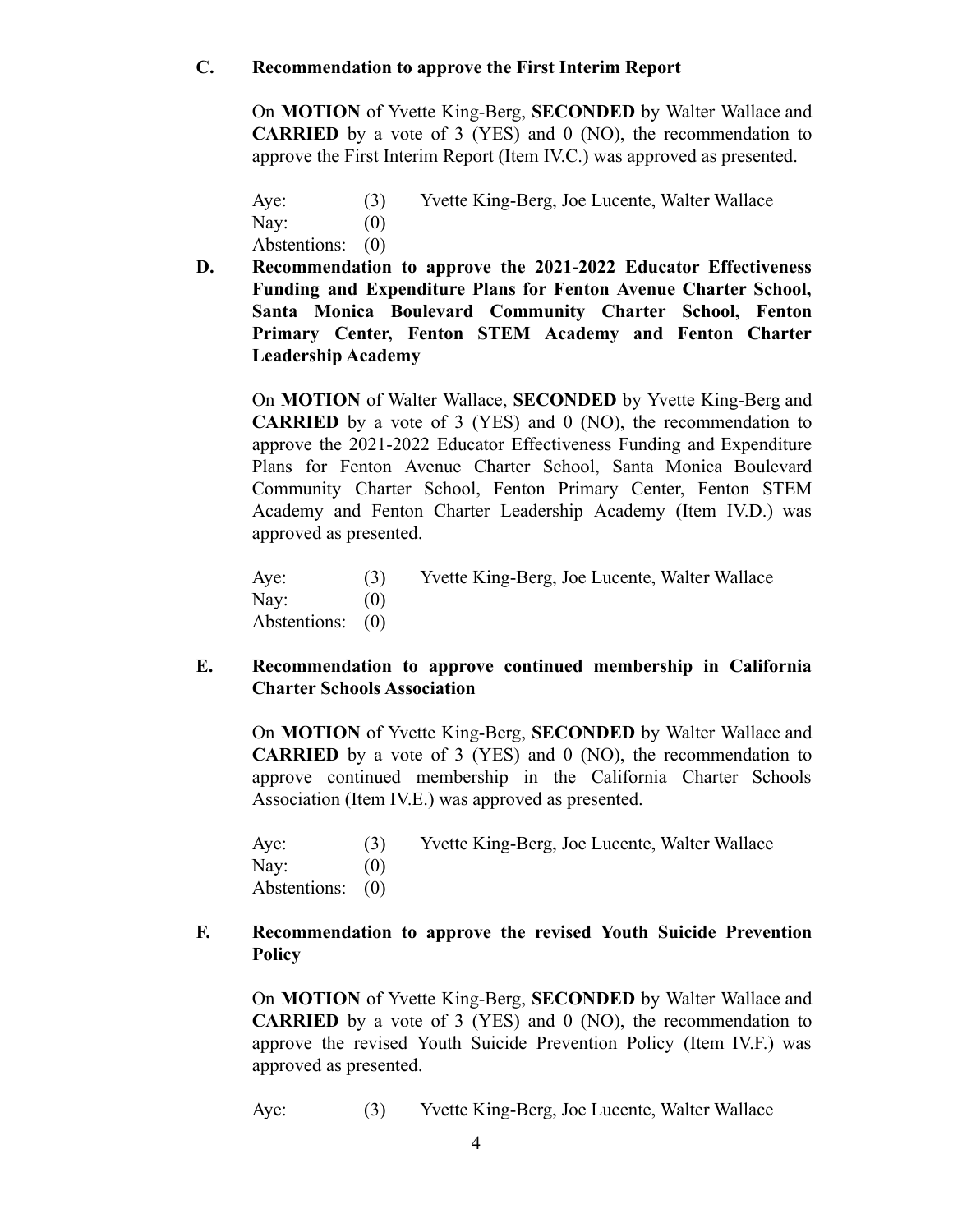Nay:  $(0)$ Abstentions: (0)

### **G. Recommendation to approve expenditures above spending authority of Chief Executive Officer**

On **MOTION** of Walter Wallace, **SECONDED** by Yvette King-Berg and **CARRIED** by a vote of 3 (YES) and 0 (NO), the recommendation to approve expenditures above the spending authority of the Chief Executive Officer [Edgenuity - \$106,250; School Nutrition Plus - \$148,487] (Item IV.G.) was approved as presented.

Aye: (3) Yvette King-Berg, Joe Lucente, Walter Wallace Nav:  $(0)$ Abstentions: (0)

### **V. ITEMS SCHEDULED FOR INFORMATION**

- **A. Brown Act Training presentation by Janelle Ruley (Young, Minney and Corr LLP) –** *presented after Communication Item II.B.*
- **B. Update on FCPS OPEB Trust**
- **C. Progress on expansion of FCLA and STEM**
- **D. LAUSD Charter Schools Division Oversight Process**
- **E. Draft of 2022-2023 FCPS Instructional Calendar**
- **F. Revised FCPS Board of Directors' Meetings for 2021-2022**
- **G. Movement and Investment of FCPS Funds**

*These were information items only and no action was taken.*

### **VI. ANNOUNCEMENTS**

The next regular meeting of the Board of Directors of the Fenton Charter Public Schools will be held on Thursday, January 27, 2022 at 4:30 pm via Zoom.

### **VII. ADJOURNMENT**

The meeting was adjourned at 7:30 p.m.